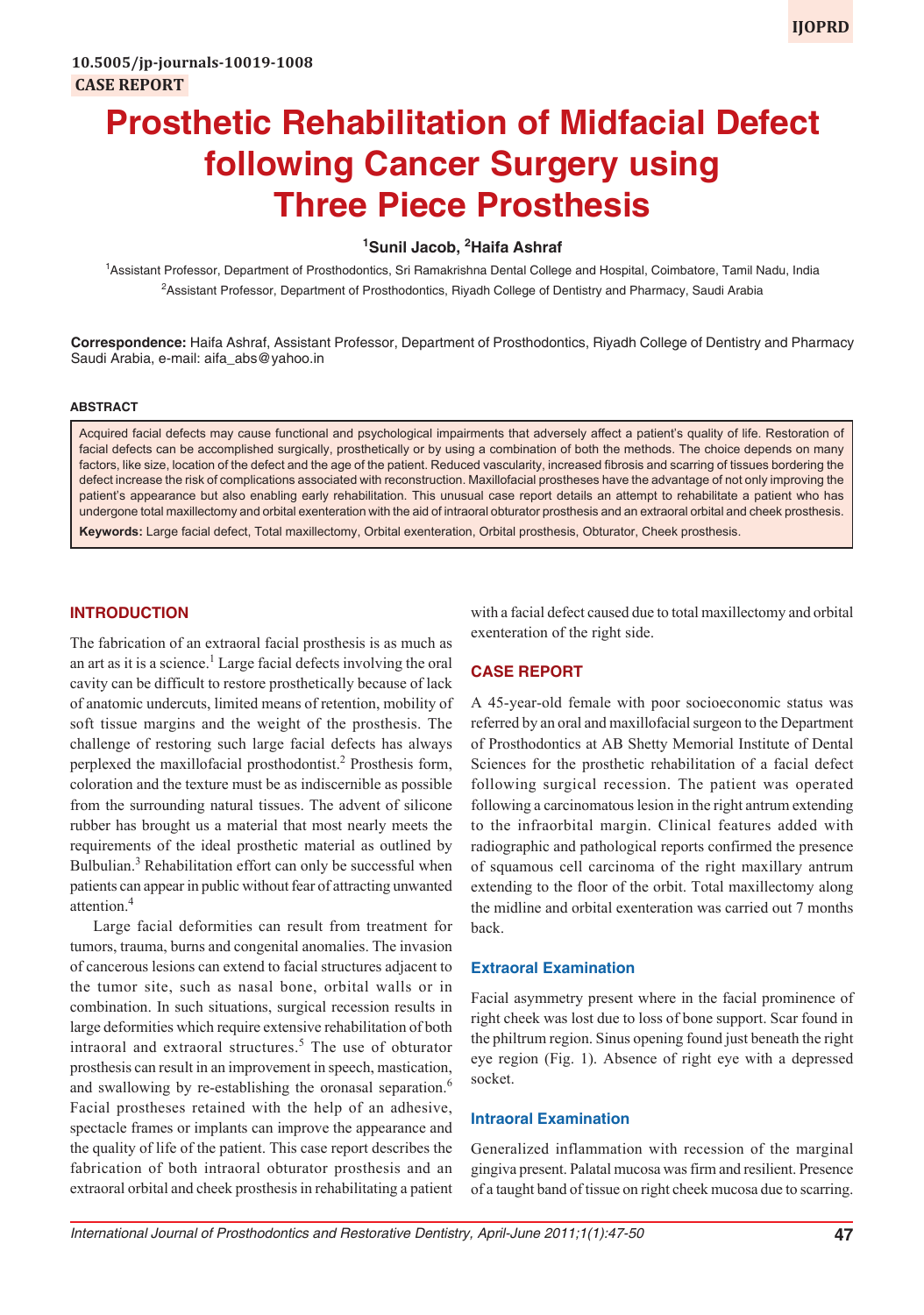

**Fig. 1:** Patient with right total maxillectomy and orbital defect

Right maxillary segment was missing with an opening into the nasal cavity (Fig. 2). Mandibular arch was partially dentate with missing 37 and 47.

# **Treatment Plan**

- 1. Oral prophylaxis and oral hygiene instructions were given. Proper tooth-brushing and flossing was re-emphasized and called for re-evaluation.
- 2. A three-piece prosthesis was designed to be retained with magnets and a pair of spectacles.
	- a. Closed hollow bulb obturator prosthesis with cast partial framework design for Aramani class I defect
	- b. Orbital prosthesis retained with magnets attached to obturator.
	- c. Cheek prosthesis retained with a pair of spectacles and magnetic attachments to the orbital prosthesis.

## **Treatment Procedure**

1. Maxillary and mandibular diagnostic impressions were made in irreversible hydrocolloid impression material (Tropicalgin, Zhermack, Italy). Surveying of the maxillary cast was done to design the cast partial denture framework. Design for Aramani Class I maxillectomy defect<sup>1</sup> was

planned and mouth preparation was completed for rest seats and guiding planes. Direct retention was obtained with Akers clasp on premolars and molars and from central incisor with an I-bar clasp. Maxillary arch final impression was made in hydrocolloid impression material (Neocolloid, Zhermack, Italy) poured in die stone (Kalrock; Kalabhai Pvt Ltd, Mumbai, India). Once the surveying, designing and wax block-out were accomplished, refractory cast was poured on to which pattern wax was adapted and a cast partial denture metal framework was casted.

After finishing and polishing, the fit of the framework was checked in the mouth. Molding of the defective area was done with putty elastomeric impression material (Aquasil, Dentsply, Germany) onto the cast framework, care was taken to give adequate support laterally to recompense the collapsed cheek prominence. Final impression of the maxillectomy defect area was made with light body polyvinyl siloxane impression material (Aquasil, Dentsply, Germany) and a pick-up impression was made with irreversible hydrocolloid in a stock tray. Obturator part of the prosthesis was processed and finished in heatpolymerized acrylic resin to make it hollow (Fig. 3). Fit and extension of the obturator part of the prosthesis was checked and verified. Face bow (Artex Quickmount Facebow) transfer done and jaw relations recorded. Teeth arrangement was completed to maximum intercuspation and try-in of the waxed up prosthesis was done in the mouth for esthetics, function and occlusion. Finally, the prosthesis was processed and finished in heat-polymerized acrylic resin. Fit in of the definitive prosthesis was done (Fig. 4).

- 2. The definitive obturator was then placed in the mouth prior to impression making of the facial defect area. Facial moulage was made using irreversible hydrocolloid material reinforced with gauze and dental plaster. The impression was boxed and poured in Type-III dental stone (Kalastone; Kalabhai Pvt Ltd, Mumbai, India).
- 3. The wax pattern of the orbit was carved out on the master cast. Care was taken to retain the same characteristics of the contralateral side of the face. An extension was made on the rear surface of the wax model, which extended





**Fig. 2:** Maxillary defect area **Fig. 3:** Final obturator prosthesis

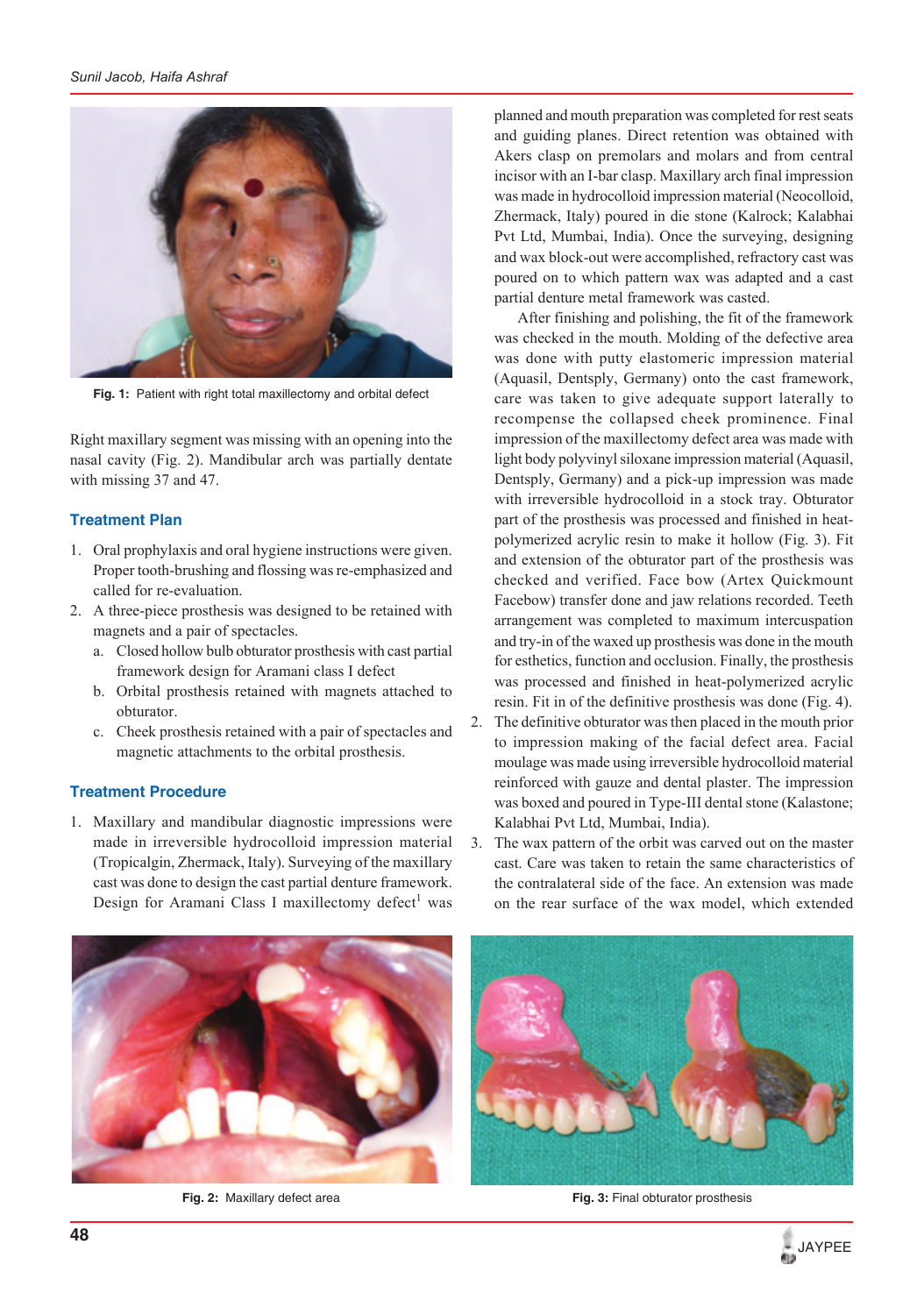*Prosthetic Rehabilitation of Midfacial Defect following Cancer Surgery using Three Piece Prosthesis*



**Fig. 4:** Obturator fit-in and insertion



**Fig. 6:** Definitive prosthesis without spectacles

through the opening towards the superior portion of the palatal obturator prosthesis. Magnet was fixed in the wax patters to the inferior part of the orbital prosthesis extension and a magnet to the most superior part of the obturator prosthesis.

- 4. The cheek prosthesis was made simultaneously with the orbital prosthesis (Fig. 5). Magnets were fixed with wax to the inferior and frontal part of the orbital prosthesis and to the most superior and rear part of the cheek prosthesis.
- 5. A trial fit was then performed to assess all the functional and esthetic requirements of the facial prosthesis. Proper orientation of the magnetic attachments was verified. A template was made to accurately adapt to the cheek tissues with an impression made of impression plaster using paint on technique.
- 6. After functional and esthetic trial, the magnets were removed and the waxed up orbital prosthesis processed and finished in heat-polymerized acrylic resin with the eye-shell in position. The final cheek prosthesis was adapted to the acrylic resin template and flasking was done. The mold was then packed with silicon after intrinsic staining. After polymerization, prosthesis was removed, finished and the extrinsic staining was completed (Fig. 6).

7. At the time of insertion, the magnets were positioned with auto polymerizing acrylic resin. The cheek prosthesis was then attached to a pair of spectacles using auto polymerizing acrylic resin (Fig. 7).

### **DISCUSSION**

The problems created by maxillectomy defects are manifested in the functions of chewing, speech and swallowing. Moreover, the patient usually develops esthetic and psychological problems.<sup>7</sup> Obturator prosthesis is used to restore masticatory function, speech, deglutition and appearance. The design of the metal framework for maxillary obturator varies greatly with different designs. However, the design objective is to select the most suitable components to resist the various forces acting on the obturator prosthesis without applying undue stress on the remaining teeth and soft tissue structures. In an Aramani's class I maxillectomy resection, the dentition and the alveolar bone are removed along the midline.<sup>7</sup> The design can be either linear or tripodal.

Recording the remaining tissues with least distortion always remains a challenge to the prosthodontist. Difficulty was encountered in removing the impression with extension into



**Fig. 5:** Wax patterns with magnets



**Fig. 7:** Definitive cheek prosthesis with spectacles